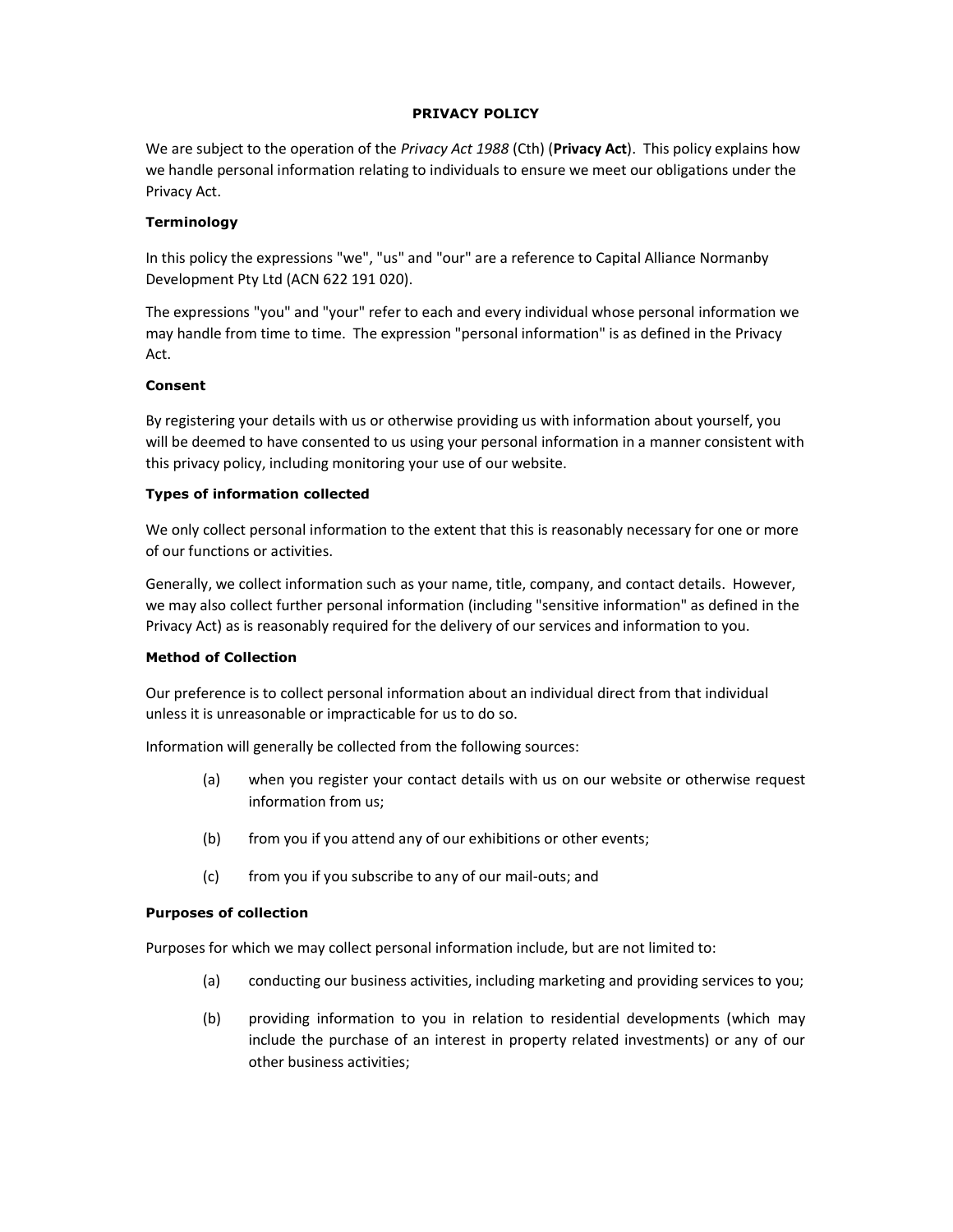- (c) providing goods or services to you (or, if you are a tenant, to landlords that we act on behalf of);
- (d) improving our services or developing new services; and

## Use and disclosure

We will not use or disclose personal information for the purposes other than those connected with the primary purpose of collection, or a reasonably related secondary purpose which we believe you should reasonably expect (or if the information is "sensitive information", a directly related purpose).

We may disclose your personal information for related purposes to a range of third parties in the course of our business and you expressly consent to us doing so. These third parties may include:

- (a) third party real estate agents who are engaged by us to conduct marketing campaigns;
- (b) our contracted third party service providers including:
	- (i) our external advisors (including lawyers and accountants);
	- (ii) marketing and communications agencies; and
	- (iii) any other third parties who we engage to perform services, functions or responsibilities on our behalf;
- (c) any person to whom we sell (or propose to sell) all or any part of our business or assets; and
- (d) government bodies or authorities, the police or the courts (as required or permitted by law).

You expressly consent to any such third parties using your personal information for any purpose consistent with our lawful use of your information or for any other purpose consistent with the normal functions of the recipient.

Secondary purposes might also include disclosure to maintenance personnel or other third party contractors (including outsourced and cloud service providers) who may be unable to avoid accessing personal information in the course of providing technical or other support services to our company.

## Direct marketing

We will not use or disclose personal information for the purposes of direct marketing to you unless:

- (a) you have consented to receive direct marketing materials; or
- (b) you would reasonably expect us to use your personal details for this purpose; or
- (c) we believe you may be interested in the material but it is impractical for us to obtain your consent.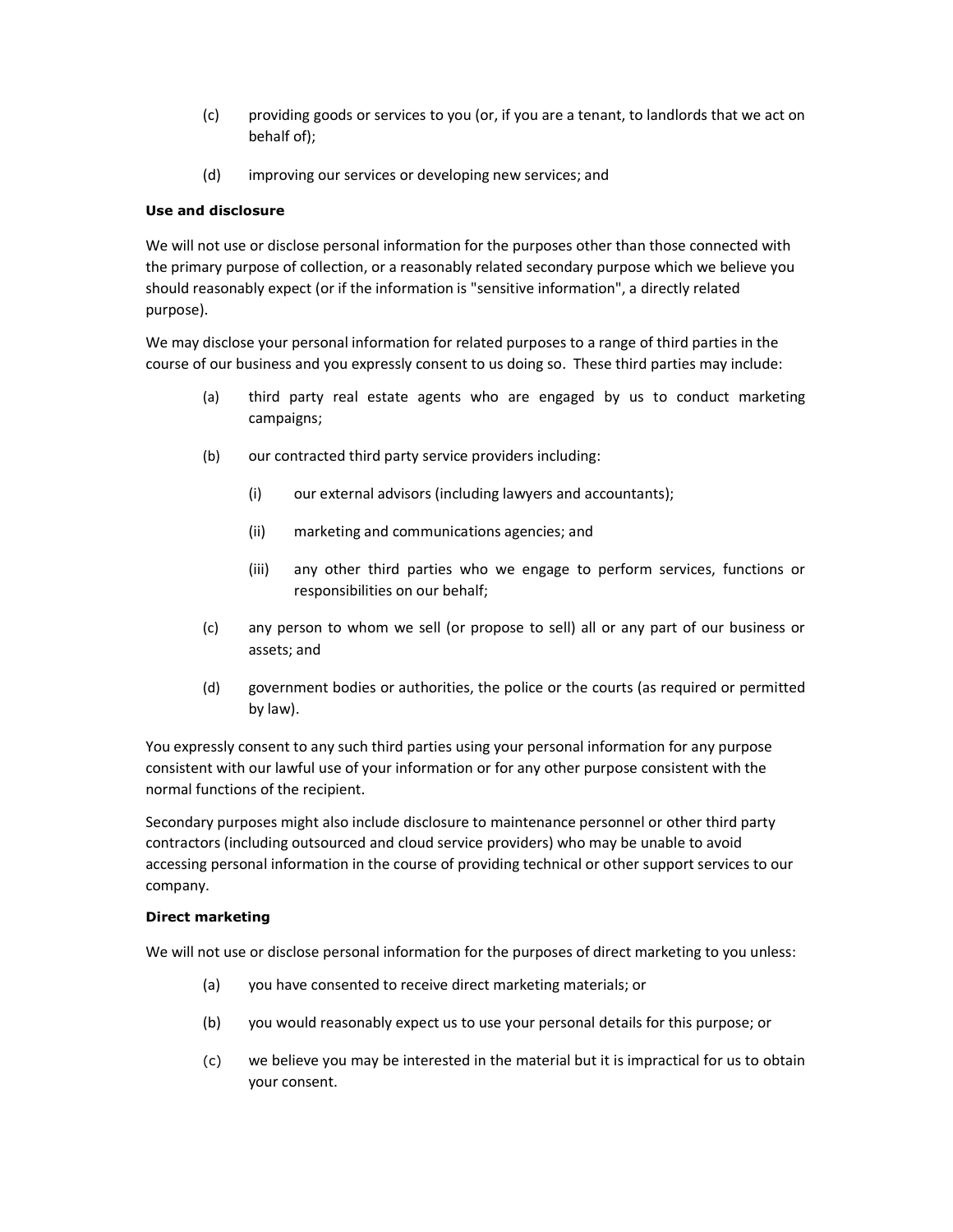In every instance, we will ensure that our direct marketing material incorporates an option for you to elect to receive no further such communications.

Please note also that even if you have requested not to receive further direct marketing communications, we may nevertheless continue to provide you with information about changes to our terms and conditions for the supply of goods or services, questionnaires and other factual information. This form of communication is not regarded as "direct marketing" under the Privacy Act.

#### Storage of data and overseas disclosure

It is possible that we, or our subcontractors, will utilise cloud technology in connection with the storage of personal information, and it is possible that this may result in off-shore storage.

It is not practicable for us to specify in advance the location of every service provider with whom we may deal. By providing your personal information to us, you consent to our disclosure of your personal information to these parties. If you have any concerns regarding the transfer of your personal information overseas please contact us using the details provided below.

## Employee records

Please note that, in accordance with the Privacy Act, this policy did not apply to our acts and practices directly related to a current or former employment relationship between us and an employee, and an employee record held by us relating to the employee.

## Data security

We will take reasonable steps to protect the personal information which we hold from misuse or loss and from unauthorised access, modification or disclosure. We will destroy or de-identify personal information once we no longer require it for our business purposes.

When using our website you should be aware that no data transmission over the Internet can be guaranteed as totally secure. Although we strive to protect such information, we do not warrant the security of any information that you transmit to us over the Internet and you do so at your own risk.

## **Openness**

From time to time, we may change our policy on how we handle personal information or the types of personal information which we hold. Any changes to our policy will be published on our website. You may obtain a copy of our current policy from our website or by contacting us on the details below. It is your responsibility to check the website from time to time in order to determine whether there have been any changes.

## Access, correction and further information

We will take such steps as are reasonable to ensure that the personal information which we collect remains accurate, up to date and complete.

We will provide you with access to your personal information held by us unless we are permitted under the Privacy Act to refuse to provide you with such access. Please contact us via the details below if you:

(a) wish to have access to the personal information which we hold about you;